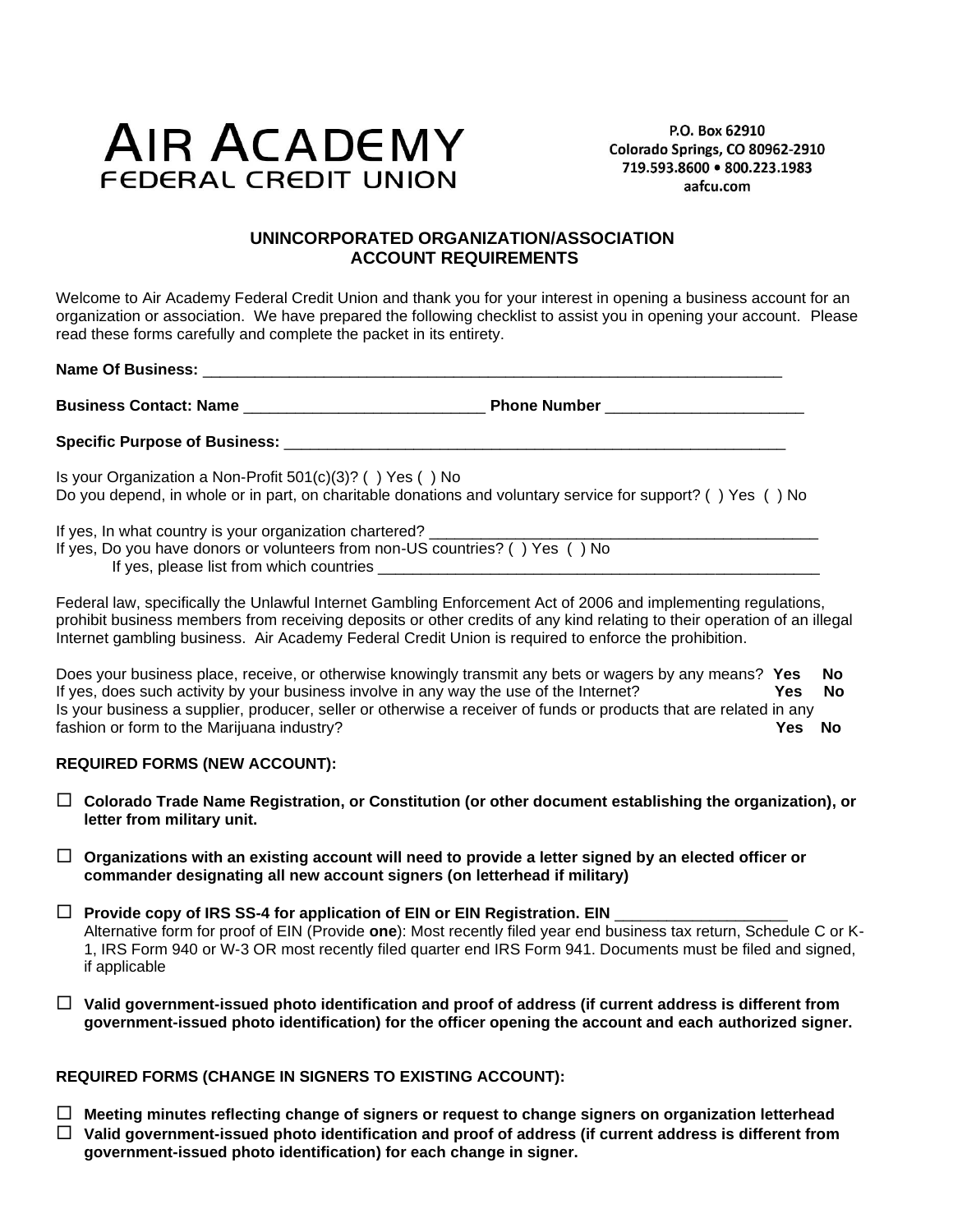#### **OFFICERS OF YOUR ORGANIZATION:**

Please fill in the names and Social Security Numbers of all officers of your organization. Also indicate whether the officer will be a signer on the account. If you have more than 5 officers, please attach a sheet with all of the officers using the format in the table. **Two signers are required to open and maintain an Unincorporated Organization/Association Account.**

| <b>Officer's Name &amp; SSN</b>            | <b>Account Signer</b> |     |
|--------------------------------------------|-----------------------|-----|
| President                                  | Yes                   | No. |
| <b>Vice President</b>                      | Yes                   | No. |
| Secretary                                  | Yes                   | No. |
| Treasurer                                  | Yes                   | No  |
| <b>Additional Officer's Name &amp; SSN</b> | <b>Account Signer</b> |     |
| Other                                      | Yes                   | No. |
| Other                                      | Yes                   | No  |
| Other                                      | Yes                   | No  |

## **GOVERNMENTAL AUTHORITY UNDER WHOSE LAWS THE ENTITY WAS FORMED:**

 $\Box$  STATE  $\Box$  OTHER GOVERNMENTAL AUTHORITY

#### **CERTIFICATE OF EXISTENCE AND AUTHORITY:**

I hereby certify that: 1) the information provided on the Business/Organization Master Membership Application & Agreement and this form is true and accurate, to the best of my knowledge and belief; and 2) the governing body of the organization opening the account has duly taken all action legally required to open the account in the name of the organization.

SIGNATURE \_\_\_\_\_\_\_\_\_\_\_\_\_\_\_\_\_\_\_\_\_\_\_\_\_\_\_\_\_\_ PRINTED NAME \_\_\_\_\_\_\_\_\_\_\_\_\_\_\_\_\_\_\_\_\_\_\_\_ TITLE \_\_\_\_\_\_\_\_\_\_\_\_\_\_\_\_\_\_\_\_\_\_\_\_\_\_\_\_\_\_\_\_\_\_\_\_ DATE\_\_\_\_\_\_\_\_\_\_\_\_\_\_\_\_\_\_\_\_\_\_\_\_\_\_\_\_\_\_\_\_\_